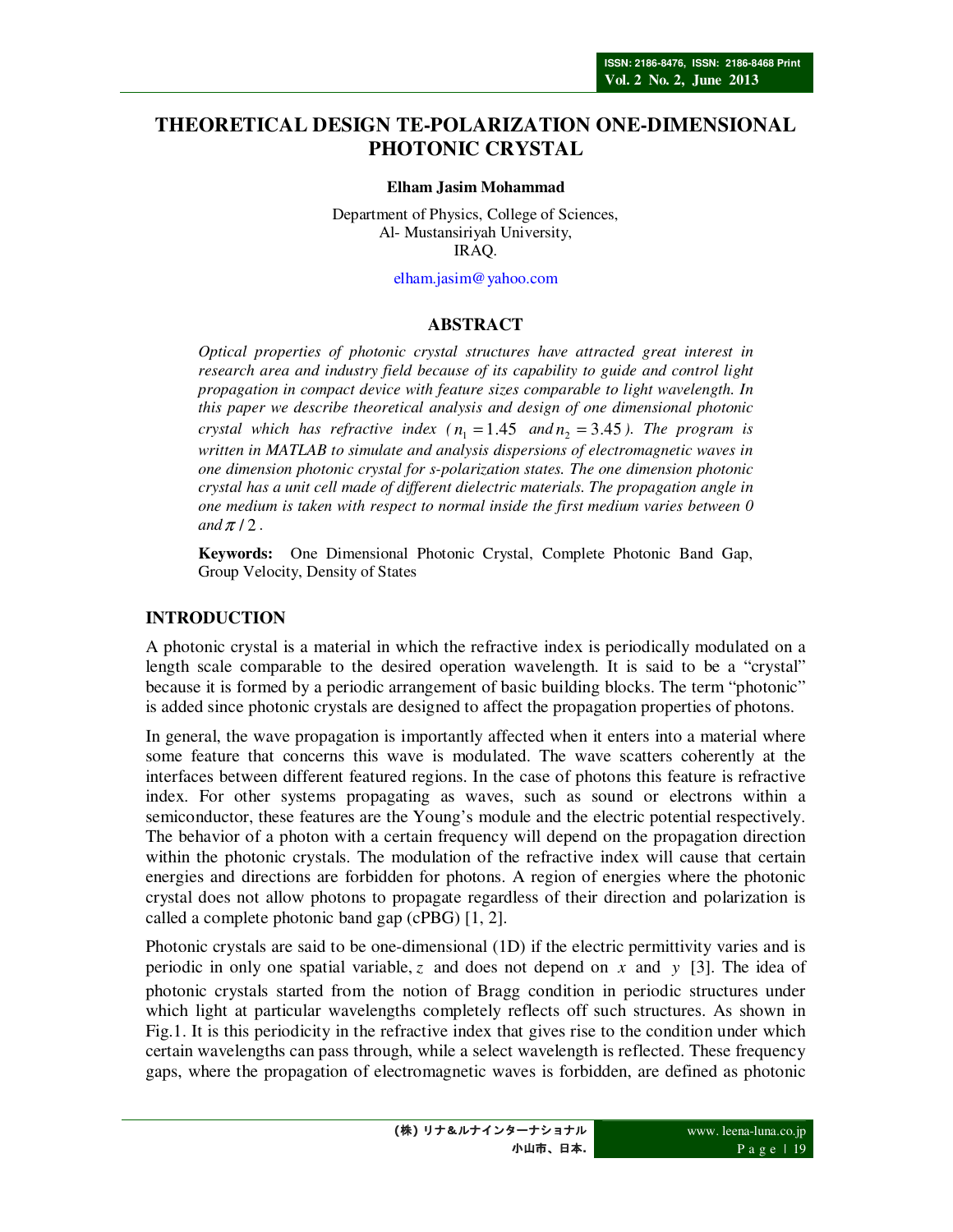band gaps. One dimensional crystals are periodic in only one axial direction, such as a stack of alternating refractive index planar dielectric layers [4,5].

We were motivated to explore 1D photonic crystal because (1) their structures are exceedingly simple and therefore easier to fabricate and design, and, (2) their highly anisotropic photonic band structures can lead to ultra-refraction. Fig. 1 consists of a periodic stack of alternating layers of two materials with different layer thickness  $(a \text{ and } b)$  and relative permittivities ( $\varepsilon_a$  and  $\varepsilon_b$ ). The period is given by  $a + b = d$ . In principle, there could be more than two layers per (repeating) period. The analysis described here also applies to structures having more than two layers per period. We will show that light propagating inside the photonic crystal with frequencies just outside the photonic band gaps can indeed exhibit ultra-refractive behavior. Moreover, this unconventional refraction property effectively can be used for wavelength dispersion over entire photonic bands, rather than just near the band edges [5]. It is because of this contrast between the dielectric constants of two neighboring layers that photonic band gaps exist [4].



Fig. 1 A schematic view of one-dimensional photonic crystal dielectric structure [4].

When a collimated light ray of wavelength  $\lambda$  in a homogeneous medium (e.g. *air*) reaches the surface of the 1D photonic crystal at an incidence angle  $\theta_{inc}$ . For simplicity we consider the case where the direction of wave propagation is restricted in the *xy* plane (Fig. 2). After entry into the photonic crystal, the light ray propagates at an angle of refraction  $\theta_{pc}$ . To compute the relationship between  $\theta_{inc}$  and  $\theta_{pc}$  for a given wavelength, we match the frequency and tangential component of the wave vector for the incident and refracted wave across the interface using the following simple procedure. We specify the angular frequency  $\alpha = 2\pi f$  (*f* is the frequency of light) and the incidence angle  $\theta_{inc}$  in the homogeneous medium. Using the relationships  $\varepsilon_r \omega^2 = k_x^2 + k_y^2$  and  $\tan(\theta_{inc}) = (k_y / k_x)$  we can find the wave vector in the incident medium. Here  $\varepsilon$ , is the relative permittivity of the incident medium, and  $k_x$  and  $k_y$  are the components of the wave vector perpendicular and parallel, respectively, to the interface between the homogeneous medium and the photonic crystal. (We assume  $k_z = 0$  for simplicity.) We can compute the 1D photonic crystal dispersion relationship, or photonic band structure. The angular frequency  $\omega$  and the parallel component of the wave vector  $k_y$ , are the same as those in the incident homogeneous medium. The transfer matrix technique allows us to find the perpendicular component of the wave vector  $k_x$  in the photonic crystal. From  $\alpha(k)$  we can then compute the photonic crystal group velocity using  $v_g = \nabla_k \omega(k) = (\partial \omega(k) / \partial k_x, \partial \omega(k) / \partial k_z, \partial \omega(k) / \partial k_z)$ . From the components of the group velocity we can determine the angle of refraction using  $\theta_{pc} = \tan^{-1}(v_{g-y} / v_{g-x})$  [5].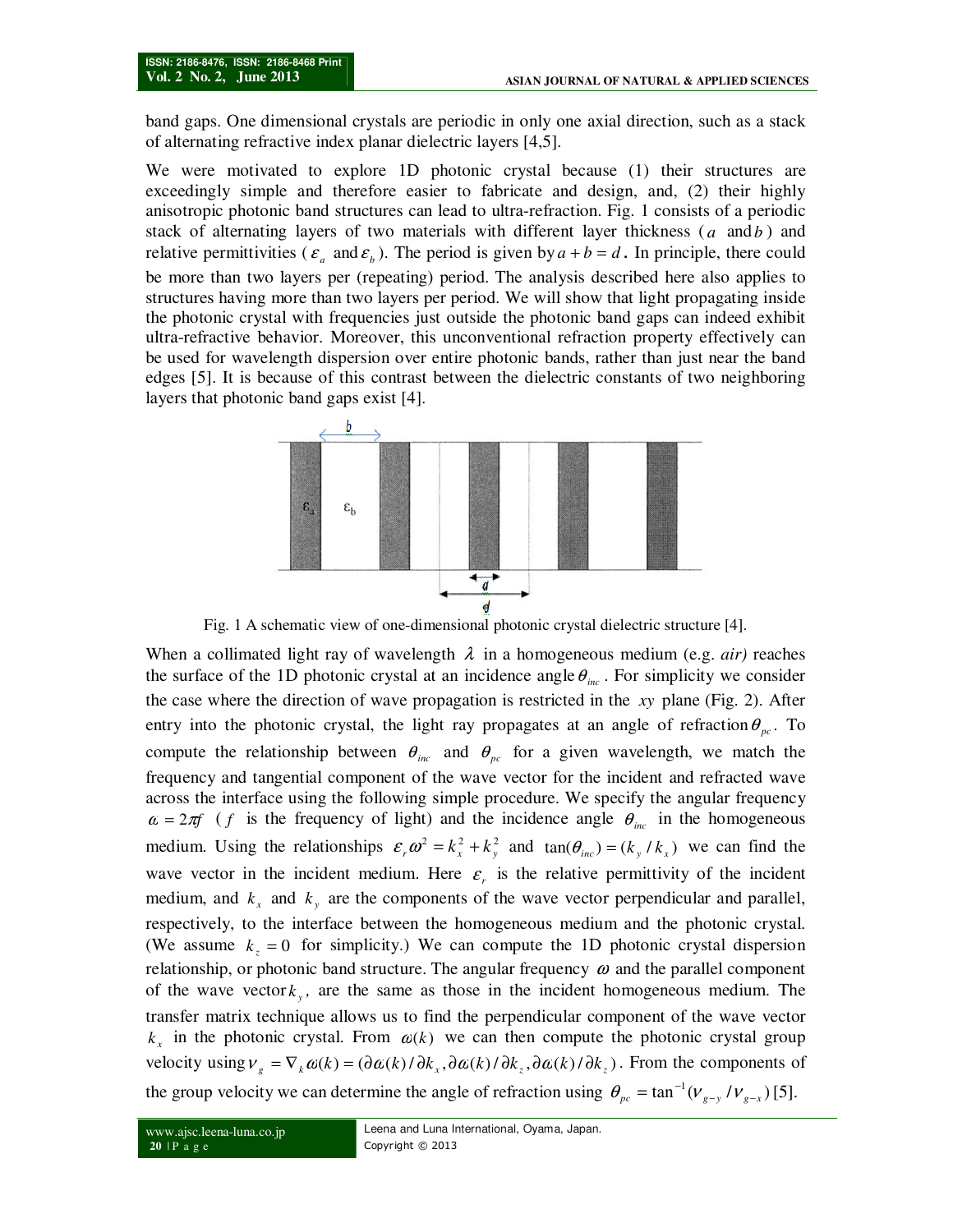

Fig. 2 Illustration of how a 1D photonic crystal might be used to disperse light of different wavelengths [5].

### **DENSITY OF PHOTONIC STATE IN 1D-PHOTONIC CRYSTAL**

The concepts of density of states (DOS) have proven essential in the study of electromagnetic wave propagation through periodic structures. The DOS is usually defined as [6]:

$$
N(\omega) = \sum_{m} \frac{1}{A_{BZ}} \int_{BZ} \delta(\omega - \omega_m(k)) d^2 k \dots (1)
$$

where the integral is taken over the  $m - th$  band and  $A_{BZ}$  is the area of the Brillouin zone  $(BZ)$ . Eq.  $(1)$  can also be written as  $[6]$ :

$$
N(\omega) = \sum_{m} \frac{1}{A_{BZ}} \int_{EFS_m} \left\| \frac{dk}{d\omega} \right\| ds \dots (2)
$$

where the integral is taken along the  $m - th$  equifrequency surfaces (EFS) at frequency  $\alpha$ and  $v_s^{-1} = \frac{dk}{d\omega}$  $d_g = dk/d\omega$  is the inverse group velocity. The DOS was first used in understanding the modification of spontaneous emission in photonic crystals. The DOS plays an important role in light trapping for solar cells and in mode confinement in photonic crystal structures. Existing methods for computing EFSs first compute the full band surface over the BZ, and then extract the EFSs as contours or surfaces from the bands. These methods are slow as they require a fine sampling of the BZ in order to accurately resolve the EFSs. Moreover, if the EFSs at a single frequency or a narrow range of frequencies are desired, then computing the full band structure represents a significant waste of effort since only those bands near the frequency of interest are needed. There are related problems in existing methods for computing the DOS of a photonic crystal. The definition in Eq. (1) suggests the typical method by which the DOS is computed: using the full band structure and binning by frequency to approximate the integral. The frequency binning method can be improved if the group velocities are also available. The DOS can also be obtained from the local density of states by an integral over the real space unit cell or from the angular density of states by an integral over the BZ. These integration methods are computationally intensive since they require repeated computation of Green's functions in the process of performing the integration [6, 7].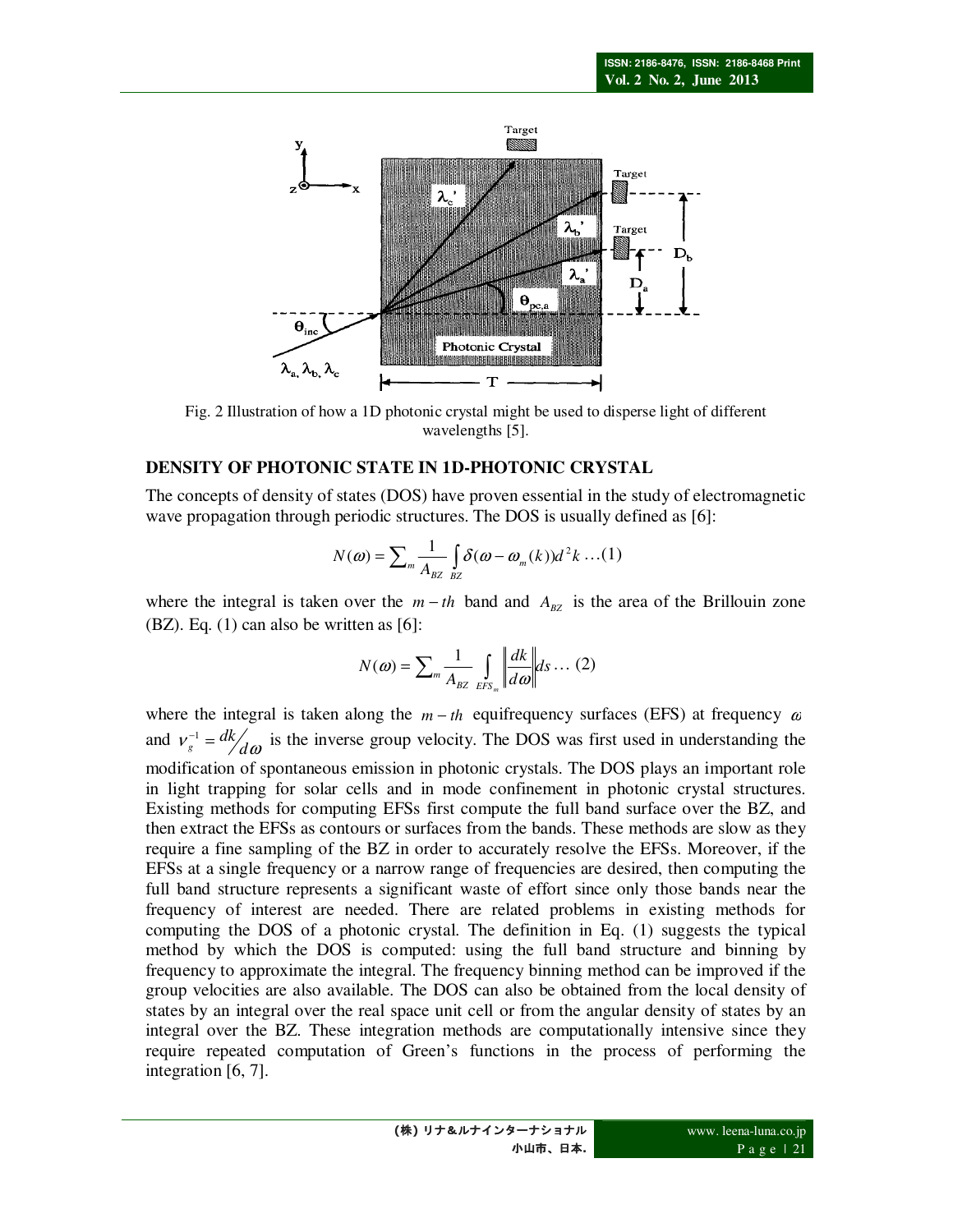# **SIMULATION RESULT AND DISCUSSION**

We proceed with the calculation of fields for TE modes. MATLAB is a great and easy tool to use to simulate optical electronics. All the results below are got after following these steps:

- 1. Calculate the transmittance function.
- 2. Implementation of dispersion relation of electromagnetic waves in 1D photonic crystal.
- 3. Found the normalized frequency.
- 4. Found the ray angle with respect to normal inside  $1<sup>st</sup>$  medium varies between 0- $\pi/2$ and inside the  $2^{nd}$  medium using Snell law ( $n_1 = 1.45$  and  $n_2 = 3.45$ ). Then transform incidence angle in degrees.
- 5. Select points which belong to the forbidden bands.
- 6. In order to compute the DOS we found the inverse group velocity at each sample point and then the DOS can be directly obtained using Eq. (2).

Fig. 3 is about the transmittance function versus wavelength. Mean=0.6852, median=0.8584, mode=0.0001093 and the standard deviation (STD) =0.368. The magnitude of transmittance is go downing under within the range of infrared. Fig. 4 shows forbidden bands spolarization, it explain the relationship between incidence angles versus normalized frequency. The incidence angle is an important parameter which affects the width of band gaps. The mean= 0.5603, median= 0.5957, mode= 0.245 and the STD= 0.2494. The thicknesses and the index contrast of the photonic crystal determinate many of its optical properties. Playing on these two parameters, we can obtain frequency ranges for which light propagation is forbidden in the material and others ranges for which light can propagate. These frequency ranges are also scale dependent. Reducing the size of the elementary cell of the periodic lattice shifts the whole frequency range to higher values. The consequence of this property is the possibility to transpose a photonic crystal design from the microwave domain to infrared or visible range. Fig. 5 represents the relationship between the normalized frequencies versus density of state for E-polarization.



Fig. 3 Transmittance versus the wavelength. Observe there is a region near wavelength= 11250, with vanishing transmittance. This region is called the band gap.

```
www.ajsc.leena-luna.co.jp 
22 | P a g e 
                                         Leena and Luna International, Oyama, Japan. 
                                         Copyright © 2013
```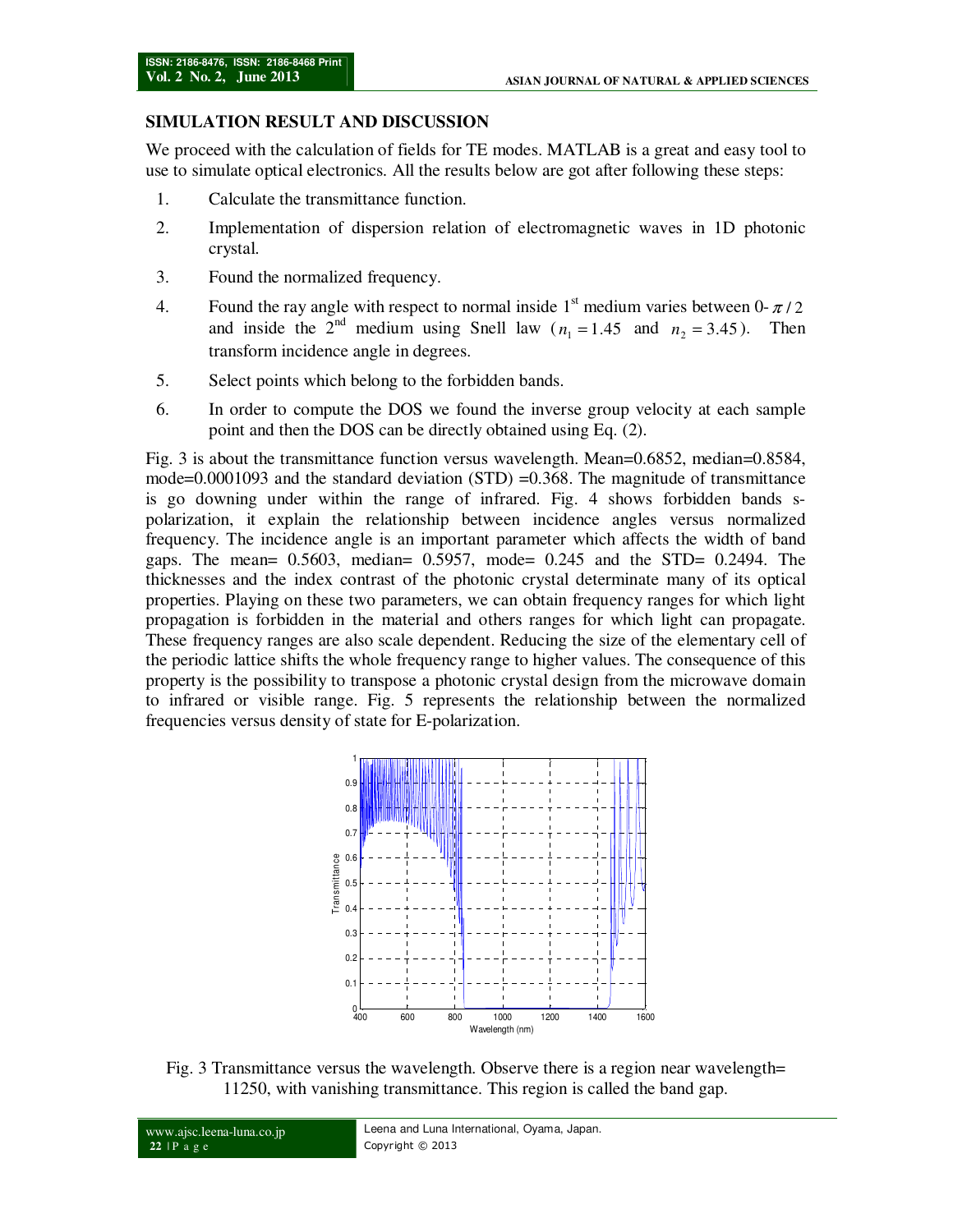

Fig. 4 Incidence angle versus normalized frequency. It shows the forbidden bands for spolarization.



Fig. 5 Density of state versus normalized frequency. Minimum, maximum DOS are between  $=0.005774$  to infinity.

## **CONCLUTION**

The research presented in this paper focuses on planar one dimensional photonic structures. A 1D planar photonic crystal structure consists of alternating layers of material with different dielectric constants ( $n_1 = 1.45$  and  $n_2 = 3.45$ ). It has been shown that the larger the difference between the two indices the wider the band gaps become. Also, as the width of the air layers become smaller in comparison to the width of the dielectric layers, the width of band gaps would decrease. The angle of incidence of the light wave is also another factor which effects the width of band gaps.